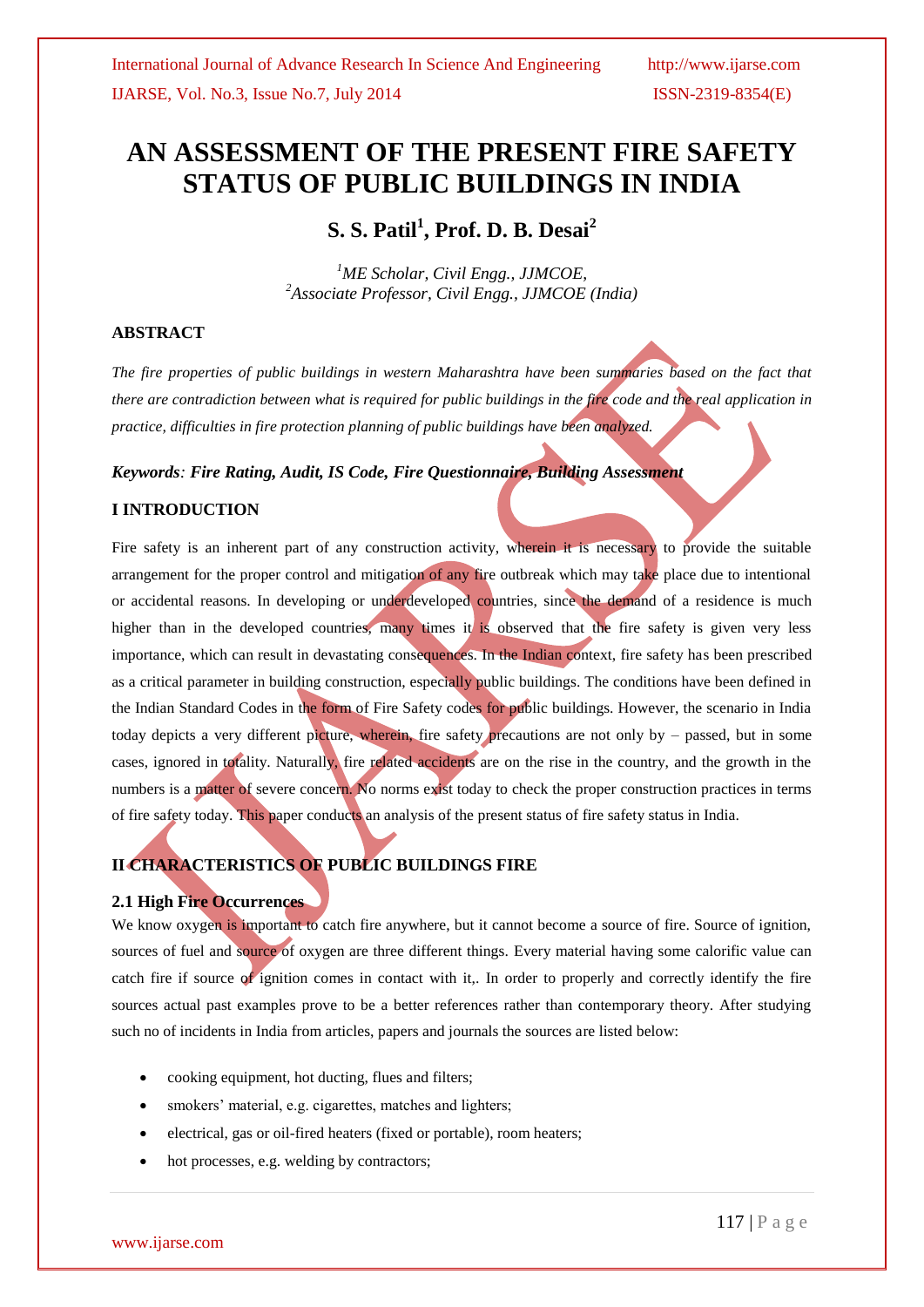- faulty or misused electrical equipment;
- light fittings and lighting equipment, e.g. halogen lamps or display lighting;
- hot surfaces and obstruction of equipment ventilation;
- central heating boilers;
- naked flames, e.g. candles or gas or liquid-fuelled open-flame equipment;
- flares, fireworks and pyrotechnics; and
- Arson.

#### **2.1.1Quick spread of fire and smoke**

If fire breaks out in building, it mainly spreads through combustible material on surface of buildings and then comes to inside. On other hand, spreads from origin of source to interior of building and then through lift lobbies and corridors from downstairs and finally inside out**.** In less than 30 seconds a small flame can get completely get out of control and turn into a major fire. It only takes minutes for thick black smoke to fill a building unit. In minutes, unit can be engulfed in flames. You won't have time to grab valuables because fire spreads too quickly and the smoke is too thick. There is only time to escape.

## **2.1.2 Hazards**

The major hazards which take place due to the breakup of fire in the public buildings can result in the destruction of life and property in a very short period of time. Not only can this be dangerous, but at the same instance can result in the following types of critical hazards.

- 1. Personal hazard
- 2. Exposure hazard and
- 3. Damage hazard.

The heavy concentration of smoke and toxic gases like  $CO$ ,  $NO<sub>x</sub>$  cause safe evacuation of people and put them in danger. According to statistics of India and Japan the life hazard due to suffocation in the fire can be as high as 80% due to complicated lay out, use of advanced materials, absence of proper evacuation means etc.

The best example of such a fire can be the one which took place on 22<sup>nd</sup> June 2012 in Maharashtra Mantralaya Building in Mumbai due to short circuit. Fire broke out at 2.40 pm at fourth floor and spread up to seven floor. Two individuals suffered death and sixteen"s were injured, 2000 computers were destroyed and 4.8 crore pages of government files were missing. In such cases of fire break out in public buildings, it is impossible to calculate the damage hazards in terms of money.

#### **2.2 Analysis of implementation of fire protection planning of public building as per Fire Codes**

Public buildings are large enough and also multifunctional to serve the purpose for which they built. During the construction of such buildings new techniques, materials are employed which brings more difficulties in its fire protection design*.*

#### **2.2.1Current norms in Is Codes**

Different I S codes of fire has following recommendations for various types of public buildings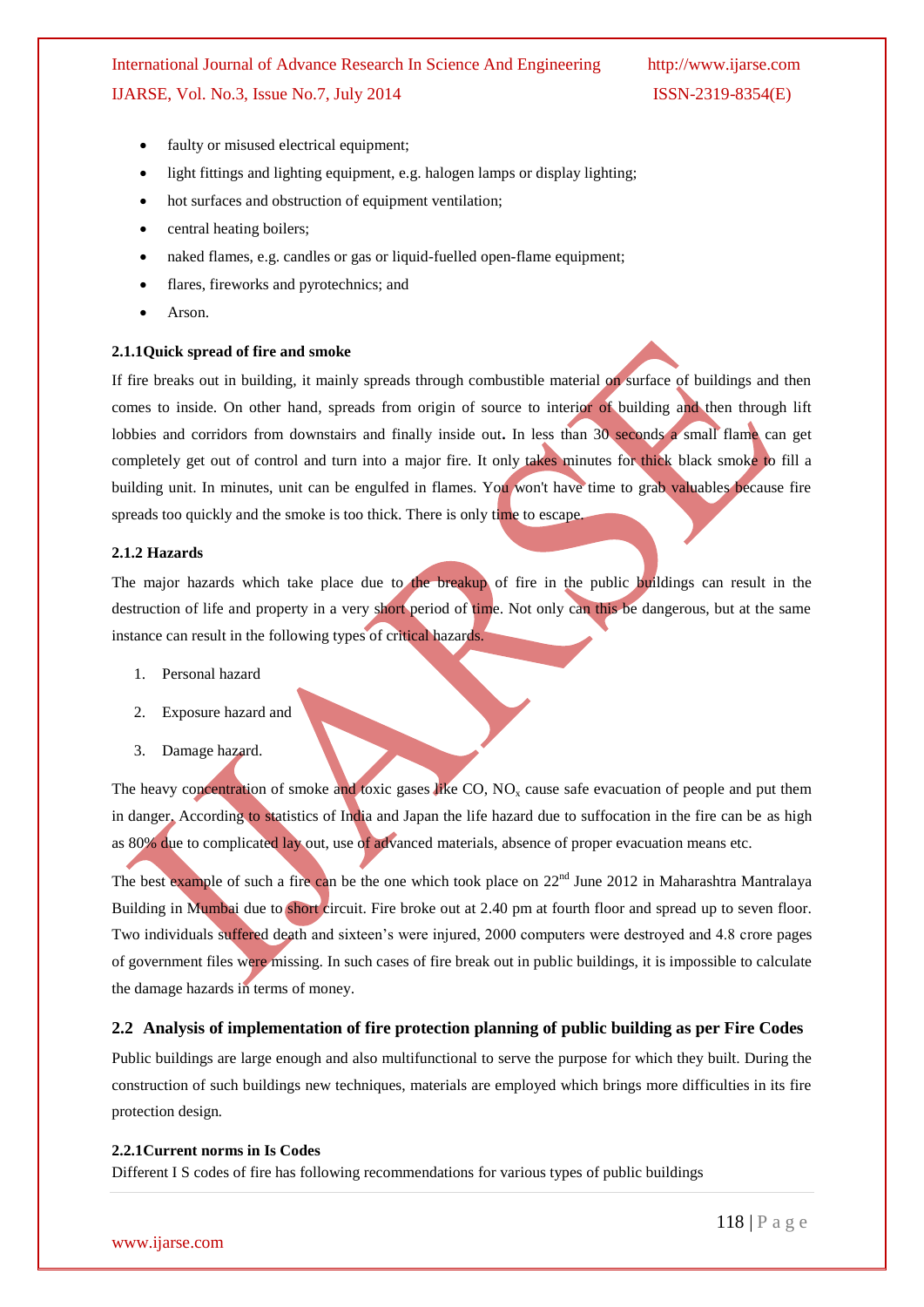Fire prevention: It includes following criteria's -Requirements common to all Occupancies

- Classification of Buildings (9)
- Fire Zones (3)
- Types of Construction (4)
- Requirements common to all Occupancies
- Heating/Smoke venting
- Surface and Interior Finish
- Glazing/Casement/Skylights/Louvers
- Passive systems
- $\bullet$

## **2.2.2 Life Safety**

General Exit requirements , occupant load, Capacities of Exits , Arrangements of Exits, Number of Exits, Doorways ,Corridors, horizontal Exits, Internal Staircases ,External Staircases, Pressurization of escape routes, Ramps, Refuge Area, Fire Lifts/Fire Tower, Emergency escape lighting/ Illumination, Fire detection and Warning

## **2.2.3 Fire protection**

Extinguishers, Dry riser, wet riser, down comer, Automatic sprinkler installations, Manual fire alarm system Automatic alarm system, Terrace tank, Ground level pump. To check implementation of these norms in Western Maharashtra the questionnaire based on above norms is developed for public buildings and a fire audit is carried out taking 20 public buildings from Kolhapur and Sangli district. On the basis of this audit report it is clear that even less than 40% of norms are actually implemented which are automatically followed due to strict implementation of bye laws.

## **2.3 Difficulties in fire mitigation of public buildings**

## **2.3.1 Safe evacuation**

Fire codes require that the linear distance between any point in the educational buildings should not be less than 30m. The end of the staircase shall be provided with exit directly leading to outdoor or shall be enlarged. But in practice it is not enough for public buildings to provide emergency staircases only at the peripheries of building because public buildings are quietly long. Therefore more stairs shall be provided at the middle of buildings.

## **2.3.2 Fire compartmentalization**

Fire code states that any public building having basement should provide with fire compartments having no openings in that. But when fire compartments are installed, number of exits, staircases, and escape routes are increased. Actually fire compartments are very difficult to adopt because large area will be affected and function of building will be completely limited.

Apart from the IS Codes and National Building Code Part IV, none of the organizations / authorities have paid sincere attention towards the development of specific fire safety norms. The standard practice being followed by most of the civil engineers involves the minimal utilization of the IS Code Norms for certification of the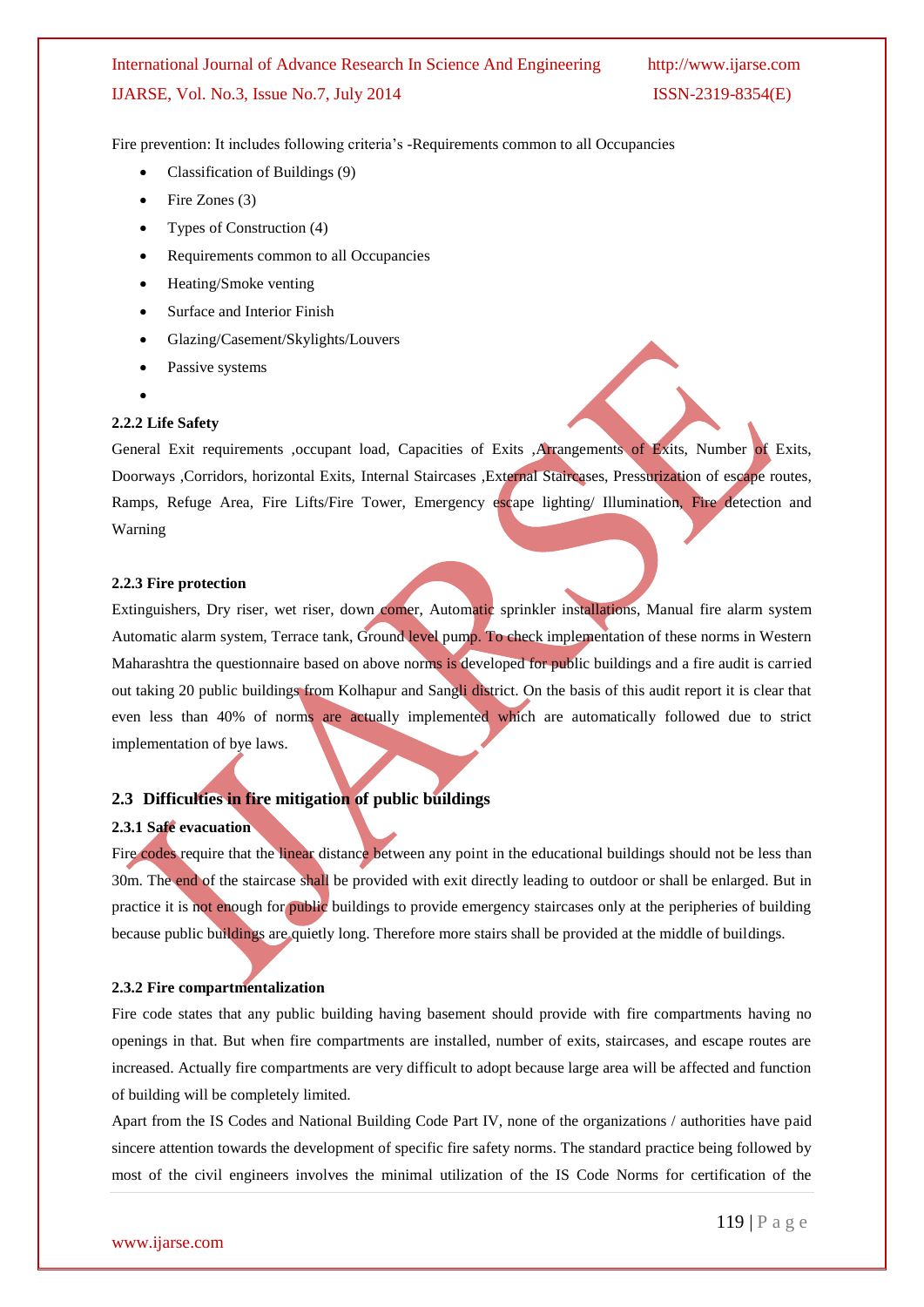building. However, no stringent rules are in place for restricting the permission process based on non – compliance of fire safety rules in public buildings. Only, the Metro City Municipalities pay some amount of attention for the compliance of certain fire safety regulation, but this is not the overall case. Due to this contradiction, it is difficult to correlate the type of measures which need to be taken up to ensure that these regulations are followed in all locations without any discretion.

## **IV FIRE SAFETY ISSUES IN INDIA:**

#### **4.1 In – House Fire Safety Education**

The present practice of fire safety in India involves educating the class of people involved with hazardous operation with respect to measures to be taken in case of fire occurrence. The same practice is followed in the Fire Fighting Department. However, no measures are taken for creating a class of people in the building administration itself, which will have a sound knowledgebase regarding the control or mitigation of fire related hazards from the planning stage of the building itself. By this, not only will the building be planned as a fire  $$ proof construction, but at the same time, will ensure that the fire – safety measures are incorporated in the plan, execution and commissioning of the structure at all stages. This reduces the cost of  $re - f$ urbishing and  $re - f$ building which may be required if the norms and regulations are to be executed after the completion of the building.

## **4.2 Cost Economics Management**

Every project incurs large amount of capital investment and also certain amount of recurring expenditure. Therefore, developers always tend to bypass certain parts of the regulations which may lead the following

- Increased investments
- Decreased carpet area available for sale
- Increased sales prices leading to reluctant buyers.
- Decrease in overall profit margin
- Increase labor cost
- Requirement of skilled laborers, which are few.
- Requirement of experienced fire safety consultants, which are expensive.
- Increased complexity of building architecture.
- Increased cost of building maintenance and repairs.

All of these render the developers in a difficult niche, wherein they cannot cope with the costs that are to be incurred. Therefore, it is necessary to encourage developers to adopt these suggestions, which can be done by giving proper subsidiary benefits to such progressive developers so that this attitude may be dispersed.

## **4.3 Building Materials**

Building materials which are internally used in the beautification of the building are of various materials, and every material may not be examined from the fire safety angle. Naturally, these building material are not specified in the IS Codes because of rapid changes in the materials available. Therefore it is now necessary that specific regulation development on types of building materials which may be the probable causes of fire hazards in the construction projects and development of a detailed listing of such materials which can provide a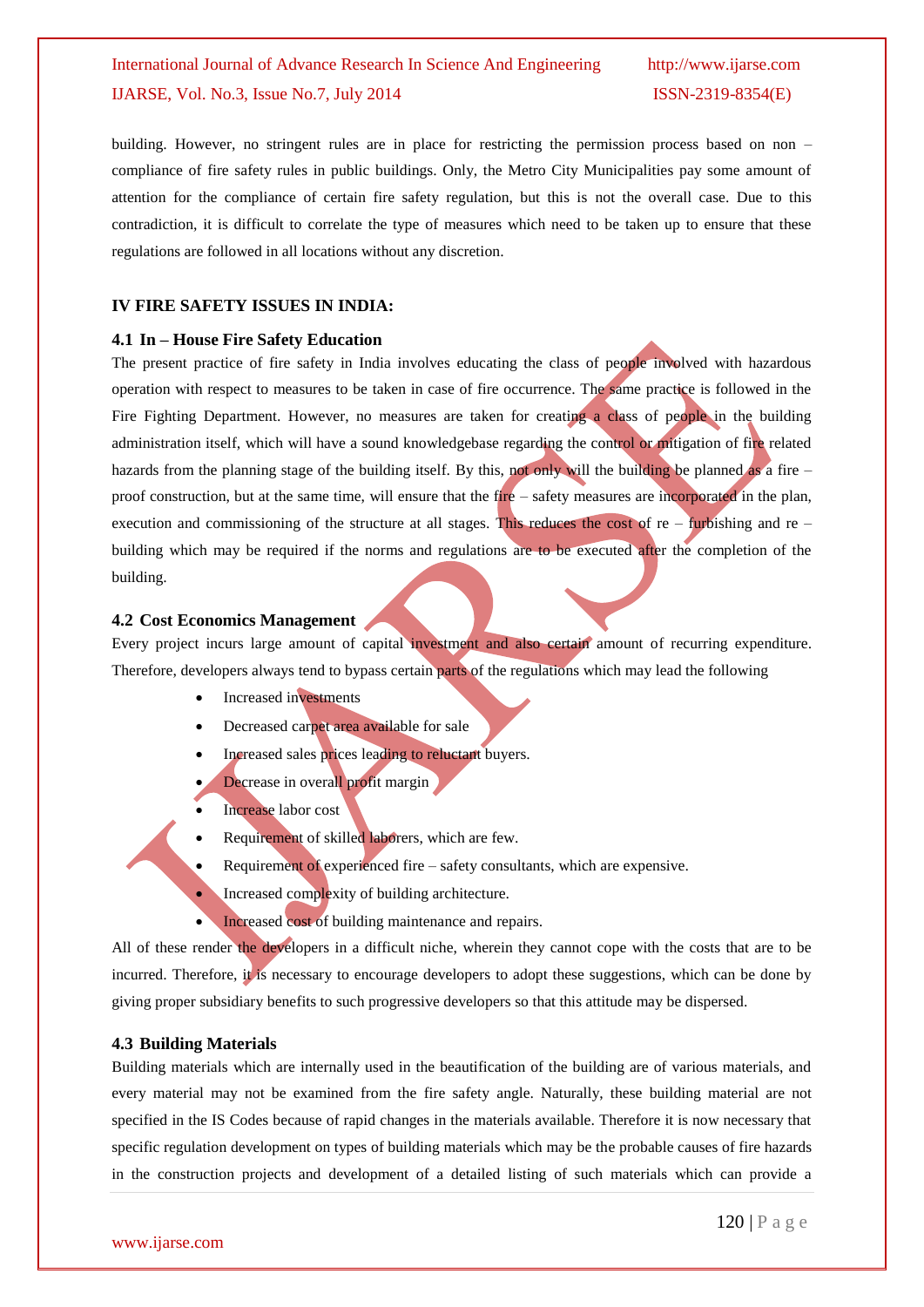guideline for the procurement of the fire – safe material, and this can be again included in the planning stage itself, further reducing the excessive costing.

## **4.4 Fire Rating Norms Contradiction**

Fire rating of a building is defined as "The amount of time required for a building / structure to collapse from a fire outbreak." However, when the IS Codes were observed, no directions regarding the process of study of fire rating of building be conduction. Due to this, post construction, no standard regulations are found, which may help to understand / derive the fire rating of an existing building. This is necessary due to the simple fact that, if we are to apply the norms of fire safety in a constructed building, basic data regarding the fire rating be developed. And this can be done only when standard procedures based on Local Conditions be developed. Hence, a suggestion is made that, a standard procedure development for Fire Rating Auditing be taken up for creating of a benchmark for fire safety implementation.

## **4.5 Absence Of Specific Norms**

Norms are in place for fire safety of industrial structures and petroleum based industries. However, an absence of norms specific to public buildings and planning stage norms for project approval are completely absent. It is therefore recommended that standard norms be developed by the Government Authorities for proper incorporation of fire safety measures in the planning stage of the construction projects for Public Buildings.

## **4.6 General Awareness Development**

Fire safety is a very critical issue which needs to be taken up from household level. Not only should fire safety education be incorporated in the school learning, but also at the same time, it is necessary that the entrepreneurs be included in the education process as well. Though general awareness is in place, very little awareness is in place for the specific processes and requirement because of which, critical measures for strict fire safety measures may be applied.

## **4.7 Correlation Between Fire Safety By – Laws**

Though IS Codes are in place for the building construction, different organizations have different building requirements and different safety requirements. Due to these contradictions, constructors always face a dilemma regarding the process of construction to follow standard norms. Some of the organizational norms require the installation of firefighting devices in specific numbers but for the same, the others may not even consider fire safety as a part of their audit. Due to this contradiction, many a times, though the by – laws have been followed, they may not be as per the standard norms as per the observations of an alternative organization. Thus, there is a requirement of standardization of the norms from all the angles, which will be applicable for any and every standards development committees and will be taken as same.

## **V CONCLUSIONS**

It is seen that the construction and design engineers lack the outlook of planning the building from fire safety point of view. When compared the designs with those prescribed by the IS Codes, it is observed that these norms were not followed critically, and provisions for fire safety like Fire Separating walls, provisions for Proper Fire Escapes, Doors and windows having suitable width and height, ramps, fire alarm systems, water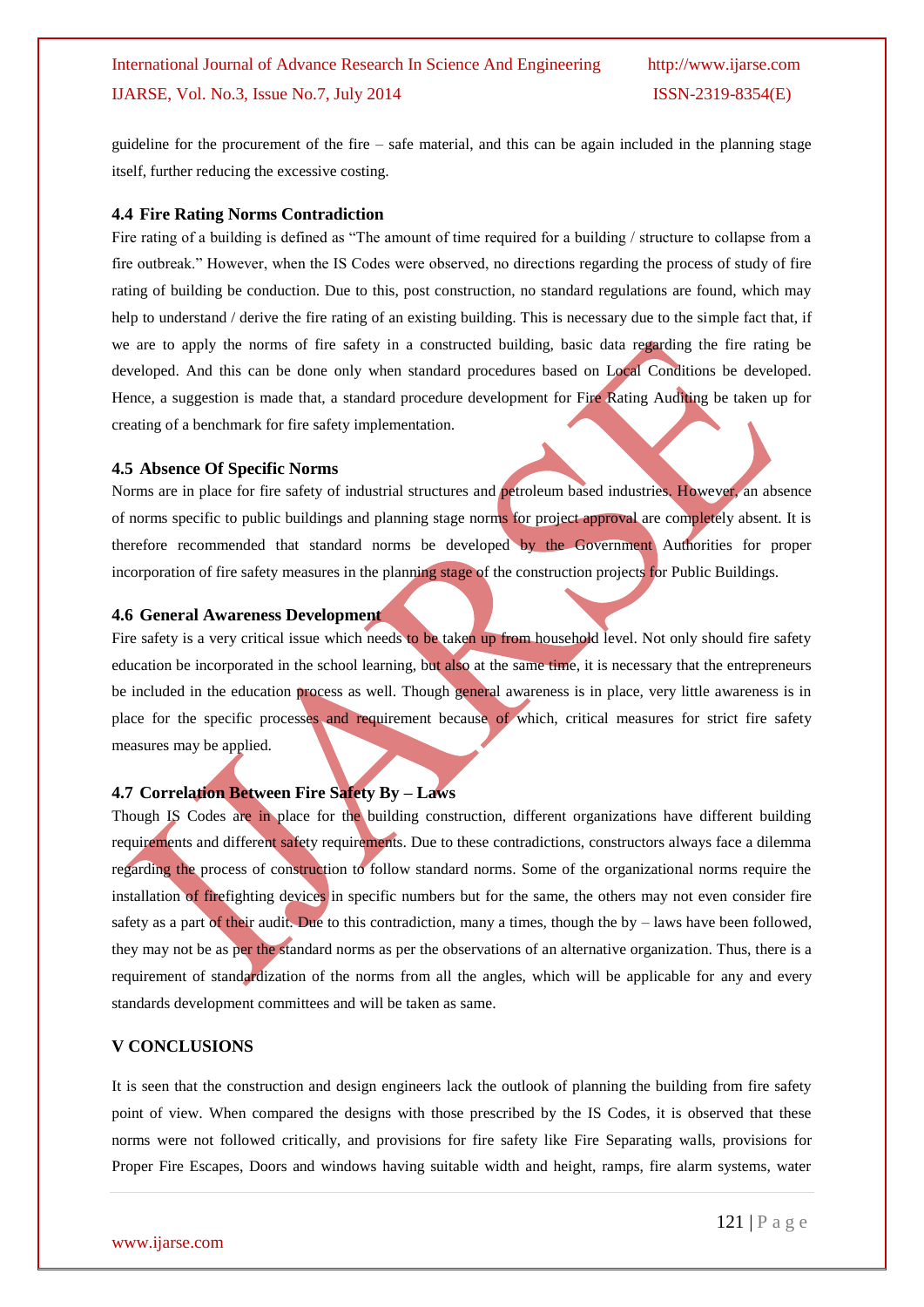sprinkler systems etc., which have a crucial role in fire hazard mitigation, are not in place. Furthermore, use of non – combustible materials in the construction of the buildings is not seen. Finally, it can be said that the IS Codes provide the technical background for the proper and systematic design of the dwellings from the Fire safety point of view. However, it is vital that the people who operate, live or work in these places need to made more aware regarding the different dangers that they are exposed to as a result of unsafe behavioural patterns. Further, it is necessary that the government bodies, which are responsible for the proper control and guidance for observing all the regulations strictly, should ensure that the fire rating given to a building is thoroughly checked and each measure for fire safety examined so that it does not cause public risk. Also, the government needs to set up proper measures so that those who find themselves above the law and are prone to by – passing the rules are brought to justice.

#### **REFERENCES**

- [1] MAQuin-Li, Huang Ting-lin, *Analysis of and Study on the Difficulties in the Fire Protection Design of* Large Complex, Procedia Engineering, vol.11, P.P 302-307, 2007.
- [2] W.Y. Hung and W.K. Chow, Review on the Requirement on Fire Resisting Construction, International Journal on Engineering Performance Based Fire Codes, vol.4, No.3, P.P 68-83, 2002.
- [3] LIO Bo, The Application Of 'Sub-Safe Area' in the Performance Based Fire Protection Design, Procedia Engineering, Vol.11, P.P 280-287, 2011.
- [4] C.L.Chow and W.K.Chow, Assessing Fire Safety Provisions For Satisfying Green Or Sustainable Building Design Criteria: Preliminary Suggestions, International Journal On architectural Science, Vol.4, No.3, P.P 141-146, 2003
- [5] Kodur V.K.R, Role Of Fire Resistance issues in the collapse of Twin Towers, National Research Council Canada, NRCC-42466; 111-118, 2003.
- [6] HOU Long-Fei , Lie Ming, CUI Wu-Yuan LIU YU-chen, Numerical Simulation and Analysis of Onbuilding High-rise Building Fires. Procedia Engineering, Vol.11,P.P 127-134, 2011.
- [7] Yngve Anderberg Fire Engineering Design of Structures Based on Design Guides, 2nd International Conference on Performance-Based Codes & Fire Safety Design Methods on Maui, US, 1998.
- [8] Kodur V.K.R, Fire resistance research needs for high performing materials, National Research Council Canada ,NRCC-45405,P.P 1-7, 2003.
- [9] Nestor Iwankiw1, Craig Beyler2, And Jess Beitel3, Testing Needs For Advancement Of Structural Fire Engineering, Proceedings of the Fifth International Conference on Structures in Fire,08,P.P334-343.
- [10] Z. Hu, G. Tu and Y. Xing, Some Fireproof Problems Of High-Rise Building, Procedia Engineering, Vol.01, 213-217, 1999
- [11] H.H. Wu, Fire Safety Engineering In A Hotel, International Journal on Engineering Performance-Based Fire Codes, vol-5, No.4, P.P189-193.
- [12] I S 1642, Fire Safety of Buildings (General): Details Of Construction.
- [13] I S 1857, Glossary of terms associated with fire safety.
- [14] I S 1641, Code of practice for fire safety of building: General principal of fire grading and classification.